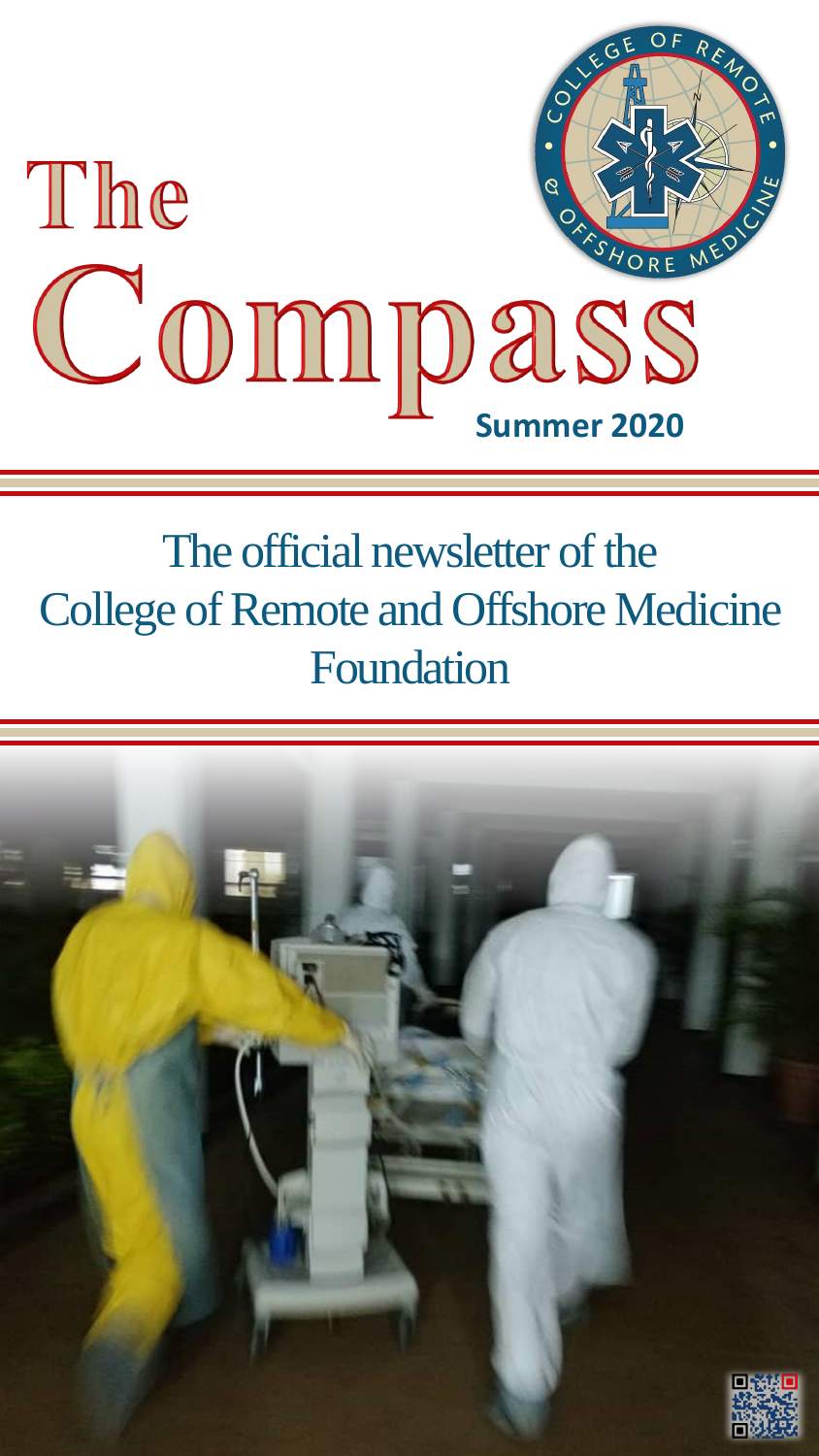## **Case Report**

## **A case of COVID-19 in the emergency department with Dr. Michael Shertz**

*Mike Shertz, 18D/MD, DTM&H is a former U.S. Army Special Forces medic, board certified Emergency Physician who also has a diploma in Tropical Medicine and Hygiene. He works in Portland, Oregon but travels in the developing world whenever possible. He also offers TECC/TCCC courses online at www.crisis-medicine.com.*



**Dr. Michael Shertz** 18D/MD, DTM&H

**11**

On April 5<sup>th</sup> a 55-year-old male with treated hypertension presented to the emergency department for one week of dry cough, shortness of breath "while talking", body aches, and fever to 38.5 Celsius. He stated overall, he "felt good", but didn't think his symptoms were improving.

He was afebrile, but diaphoretic, mildly tachycardiac (110's) and mildly tachypneic (high 20s) on arrival. He had very minor end expiratory wheezing on auscultation and an  $O_2$  saturation of 92% on room air.

Differential for his symptoms included a viral upper respiratory infection with a reactive component, influenza as it was still present in the community and he didn't undergo vaccination for it this season, pneumonia, and COVID-19. With his fever and body aches, noninfectious causes like congestive heart failure and pulmonary embolism seemed unlikely.

His complete blood count, basic metabolic panel, and venous lactate were baseline for him. His portable chest x-ray is shown.



His chest x ray shows patchy bilateral airspace abnormalities most prominent in the right lower lobe.

Despite albuterol MDI use in the ED, his minor wheezing persisted. He became a bit more tachypneic (28  $-30$ , but never had  $O_2$  saturations below 90%.

Overall, it was felt that he likely had a viral pneumonia based on CXR findings. COVID-19 was presumed, but since it had limited penetration in the local community at that time and nearly 1/3 of viral appearing pneumonias on CXR ultimately have a bacterial cause he received 1 gm ceftriaxone and 500 mg azithromycin, both IV.

Because he was slowly worsening in the ED he was admitted to the hospital. During the five days of his admission he became hypoxic requiring nasal cannula oxygen, but ultimately improved. His COVID-19 testing was positive.